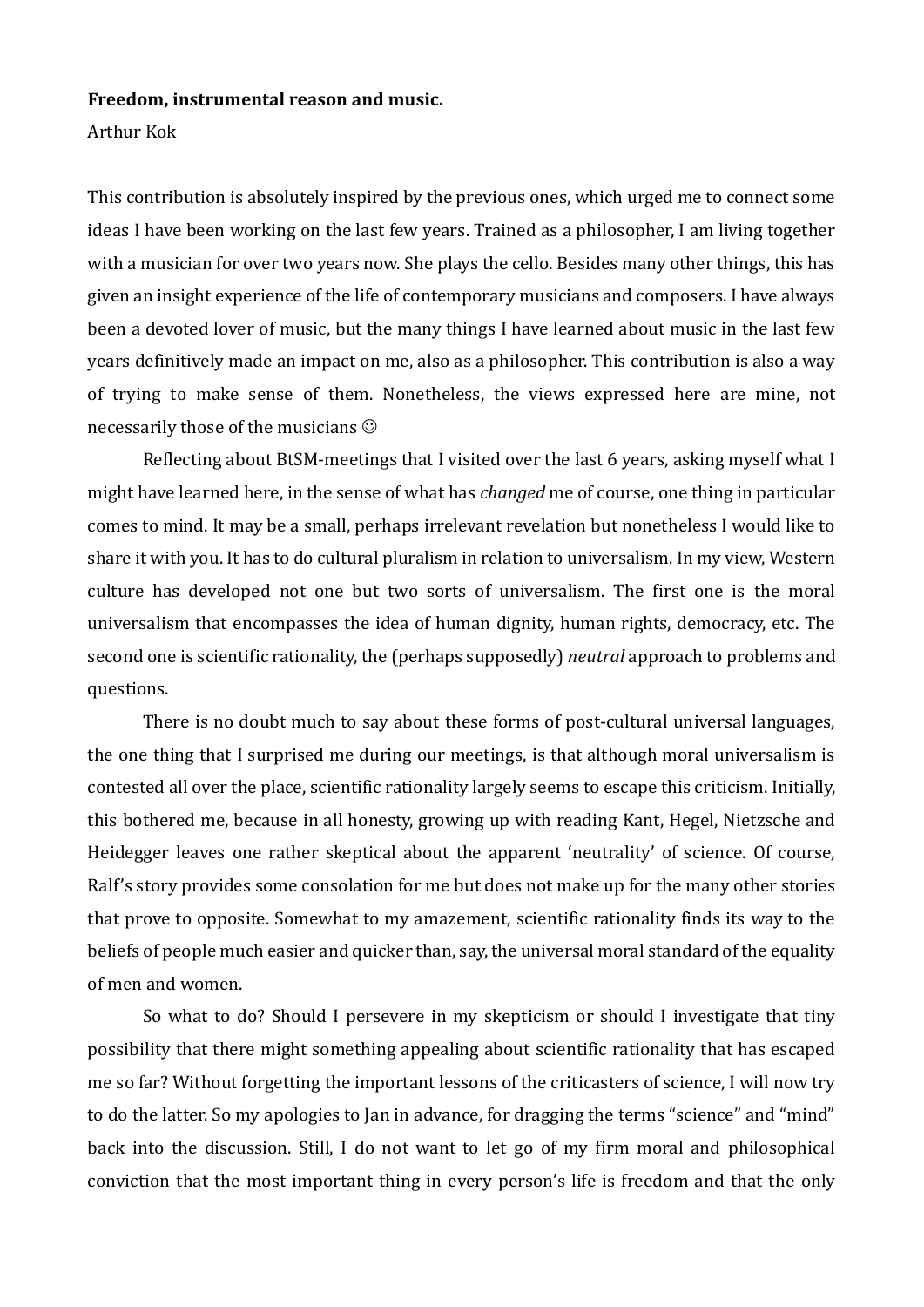absolute value in life is human dignity. So do not expect a plea for scientism of any kind. Instead, I want to reassess a question: How does scientific rationality has to do with freedom?

Before my experiences with BtSM, I would have answered this question by simply pointing out that scientific rationality is only a means to an end and can never be an end in itself. Science can tells us *how* to do things, but not *why* to do them. It does not provide any ethical or existential guidance. But now I realize that this might not be true. Perhaps there is an end in itself to scientific rationality, or in other words, freedom and scientific rationality are intrinsically related. In my view, by posing this question, I am still a philosopher and not a scientist. Also, I am not interested in finding freedom in the activity of the scientist, but more in a use of scientific rationality that is in complete correspondence with the act or experience of being free.

Many philosophers and psychologists claim that scientific rationality is about man's desire to *control* nature. This can be linked to freedom in the sense that we must control our inclinations to be able to be free. Again, the classic dichotomy returns. Controlling nature is a *means* to be free, but remains external to the controlling of nature: to control nature for the purpose of controlling nature alone is neurotic and against freedom. So even the desire to control nature is pathological, unless moral guidance is provided. However, I think I can give an example in which the desire is full and absolute control over nature that is *not* pathological, and hence *free*. That example is *music*.

## **A philosophy of music**

In comparison to the other arts, music is the closest to instrumental reason. The essence of music is *harmony* (which should not be confused with consonant). Harmony is what musicians describe as musicality, someone's ability to make a group of tones sound like music. Music, especially composition, is to a large extent a sort of mathematics. A group of tones can be organized in space in time, respectively by stacking tones (building chords and harmonies) and by playing series of tones (creating melody and rhythm). This is an undertaking of instrumental reason in the sense that natural sounds are transformed into something spiritual, showing that nature and the human mind are in correspondence. Stacking tones is directly related to the natural occurrence of tone: every tone creates so-called overtones that are captured in musical language (quins and octaves are overtones). Melody relates to the fact that different tones have different pitches. Rhythm relates to the natural difference between sound and silence, as 1 and 0 in a binary system.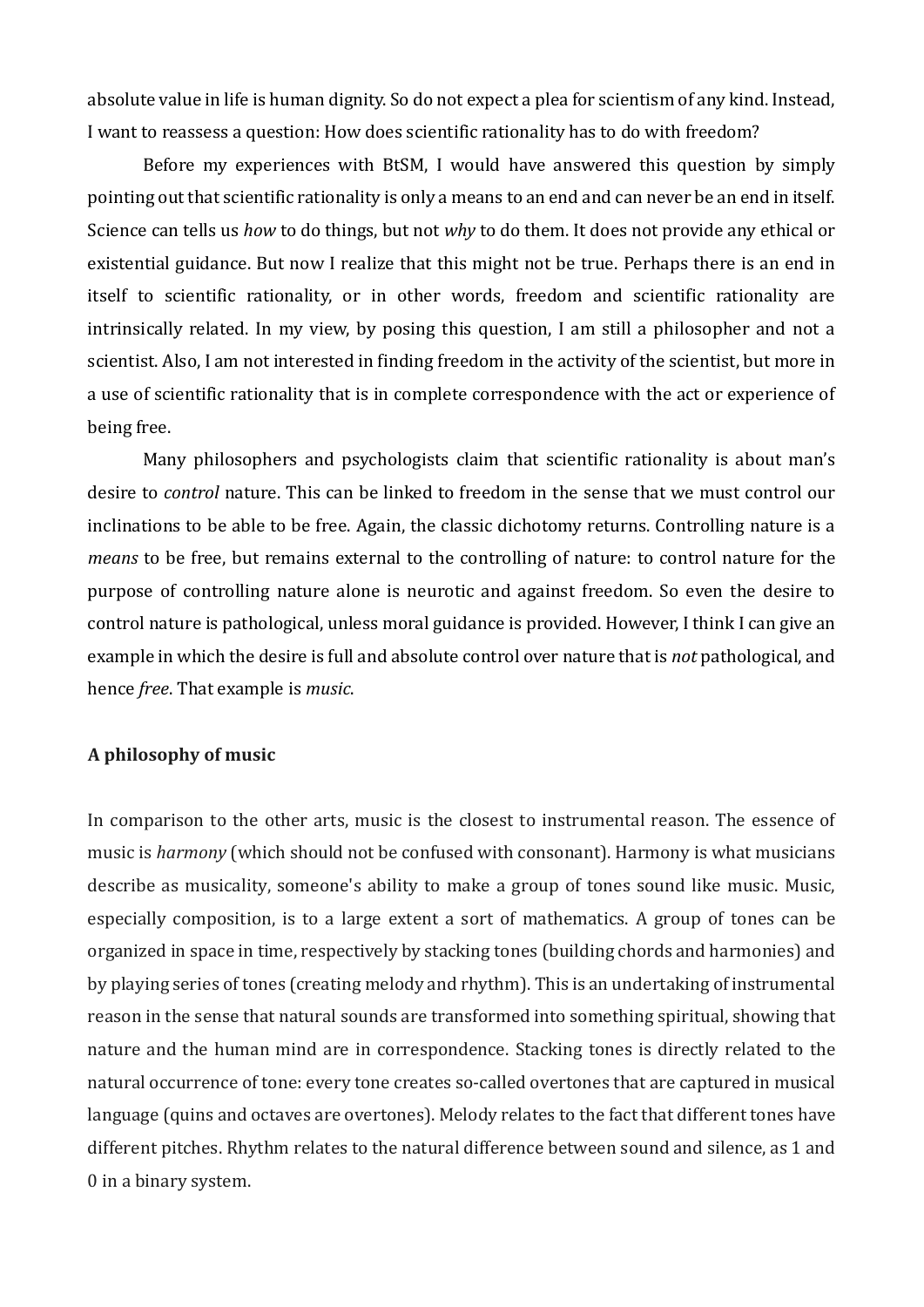The point is that music captures the essence of instrumental reason, and in doing so, surpasses it. Whereas instrumental reasoning is a transformation of nature in the form of an infinite regress, music completes the transformation by creating a totality of nature in the form of sound. Sound grasps the whole of nature at once.

The primacy of sound over sight, of ears over eyes, in this regard is a fact that I cannot explain and that is perhaps unexplainable. But it is very important for our self-understanding. There is a strict absence of *drama* in music. All emotionality in music has to be called *lyrical*. This can be easily experienced by listening to a beautiful violin concert. You are deeply moved but you have no idea why or by whom. To refer to the philosopher Levinas that Paul already mentioned, there is no face of the other in music. The emotionality of being confronted with another human being, which I think forms the basis of drama, appears to me as something fundamentally different. This might have to do with the difference between hearing and seeing, and the biological fact that before opening our eyes as a baby, we can already hear.

The point where lyrical and dramatic touch each other is in the human voice. Recognizing the human voice means to understand that the truth of music is not nature but the human being that transforms raw natural sounds into something that sounds as harmony. Hearing comes before seeing but the essence of hearing is to see, so the human voice tempts us to open our eyes (which also a metaphor for becoming conscious). The opening of the eyes also breaks the spell of music and the intense emotionality gets lost. Remarkably, however, the intense emotionality is not entirely lost. By listening to music we can experience a lyrical emotionality that is not a distant memory of the all-encompassing meaning of sound as the omnipresence of the absolute itself, it is in fact this omnipresence that is experienced. Only we label it as memory because it no longer expresses the entirety of who we understand ourselves to be.

So what is the whole point of this? Well, the point is that by being captivated by music, we are connecting to this very old source within ourselves. Although music has another function in modern society than in primitive societies where music might have been the actual presence of the divine, the experience of music certainly is connected to the part within us that connects us to prehistoric tribes. In fact, I believe that this ancestral meaning of music is actualized throughout history until the present day. For example, the music of Bach is a perfect illustration. His composition style is based on the so-called doctrine of affects. The idea of the doctrine of affects is that our emotions correspond directly with specific tone scales. For example, G sharp stands for happiness, C minor for grief and sadness. Bach is rightfully considered as absolute music, because this is the very essence of the lyrical. Bach's music shows